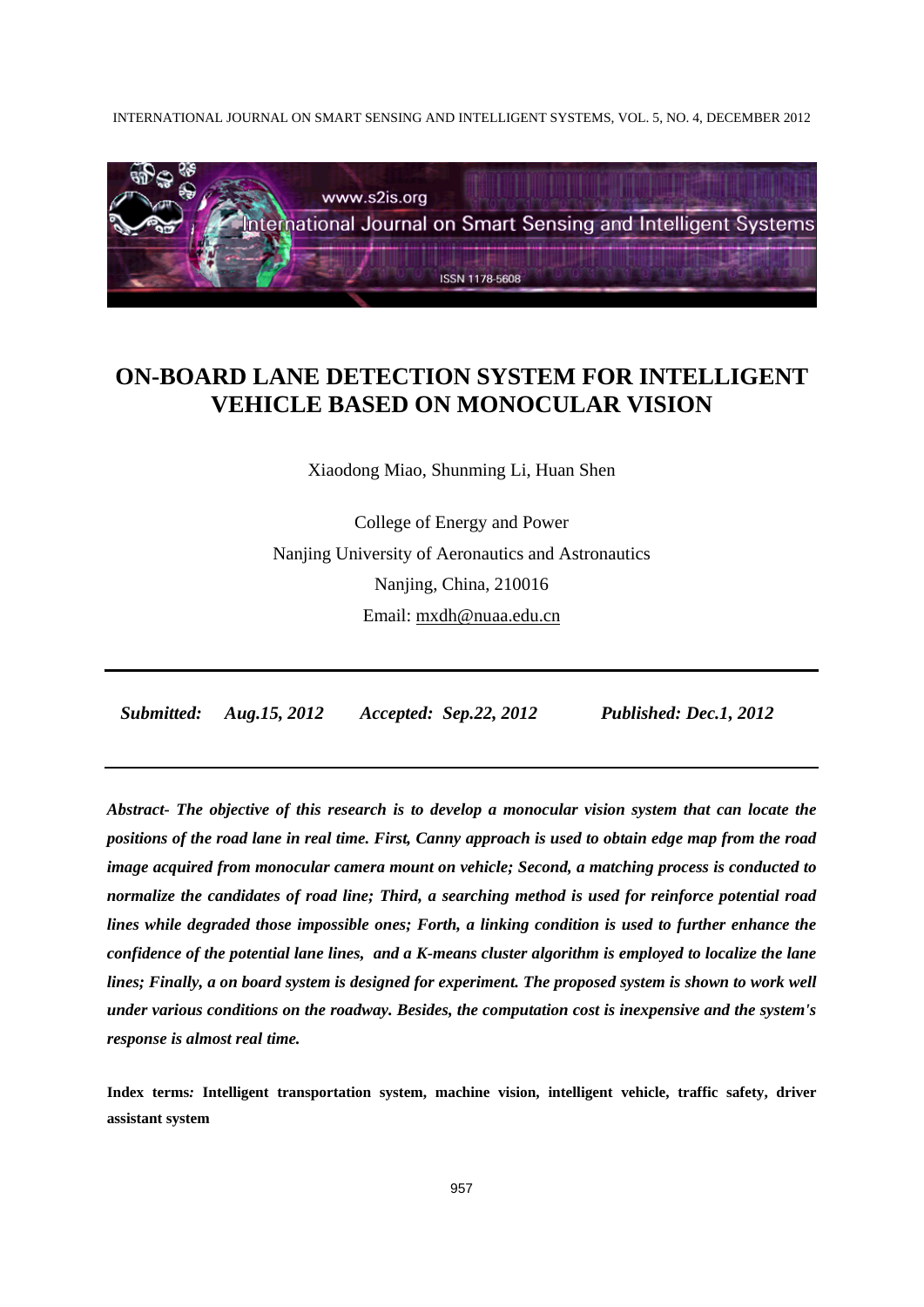## I. INTRODUCTION

Recently, the traffic problem is more and more serious with the increase of vehicles. Most traffic accidents were caused by the negligence of the drivers. In order to reduce the number of traffic accidents and to improve the safety and efficiency of the traffic, the researches and companies on Intelligent Transportation System (ITS) have been conducted worldwide for many years. Intelligent vehicle (IV) system is a component of the ITS system, which aims to assist drivers in perceiving any dangerous situations earlier to avoid the accidents through sensing and understanding of the environment around itself [1].

Up to now, there have been numerous research results falling into the field of lane recognition. In [2], the authors generate the bird's-eye view image of the road plane first by using Inverse Perspective Mapping (IPM) to remove the perspective effect. Next, it extracts the lane markers based on the road constraints and the lane marker's width. Another research work with different philosophy can be seen in [3] where a curve road model was proposed. In that work, a deformable template method is used to optimize a likelihood function based on the proposed model. However, it cost huge computational resources.

Several different strategies have been reported in the literature to deal with various road types. Edges, intensities or other lane-marking features are commonly used for lane detection of structured roads, which have obvious lane markings, clear edges, relatively high intensities and specific colours and features. For example, the AURORA system [4] used adjustable templates to track lane markings for structured roads. Kluge [5] used a deformable template model of lane structure to locate lane boundaries without thresholding the intensity gradient information. The GOLD system [6] performed lane detection based on a pattern-matching technique that relies on the presence of lane markings. The LANA system [7] captured the magnitude and orientation information of edges based on a set of frequency domain features. Wang et al. computed a potential edge field and a potential orientation field from the image and applied B-Snake or Catmull-Rom spline to model curved lanes [8, 9]. The TFALDA system [10] utilized the starting position, direction and grey-level value of a lane boundary as features to recognize the lanes. The VioLET system [11] utilized steerable filters for lane-marking detection and used an adaptive template to estimate road curvature.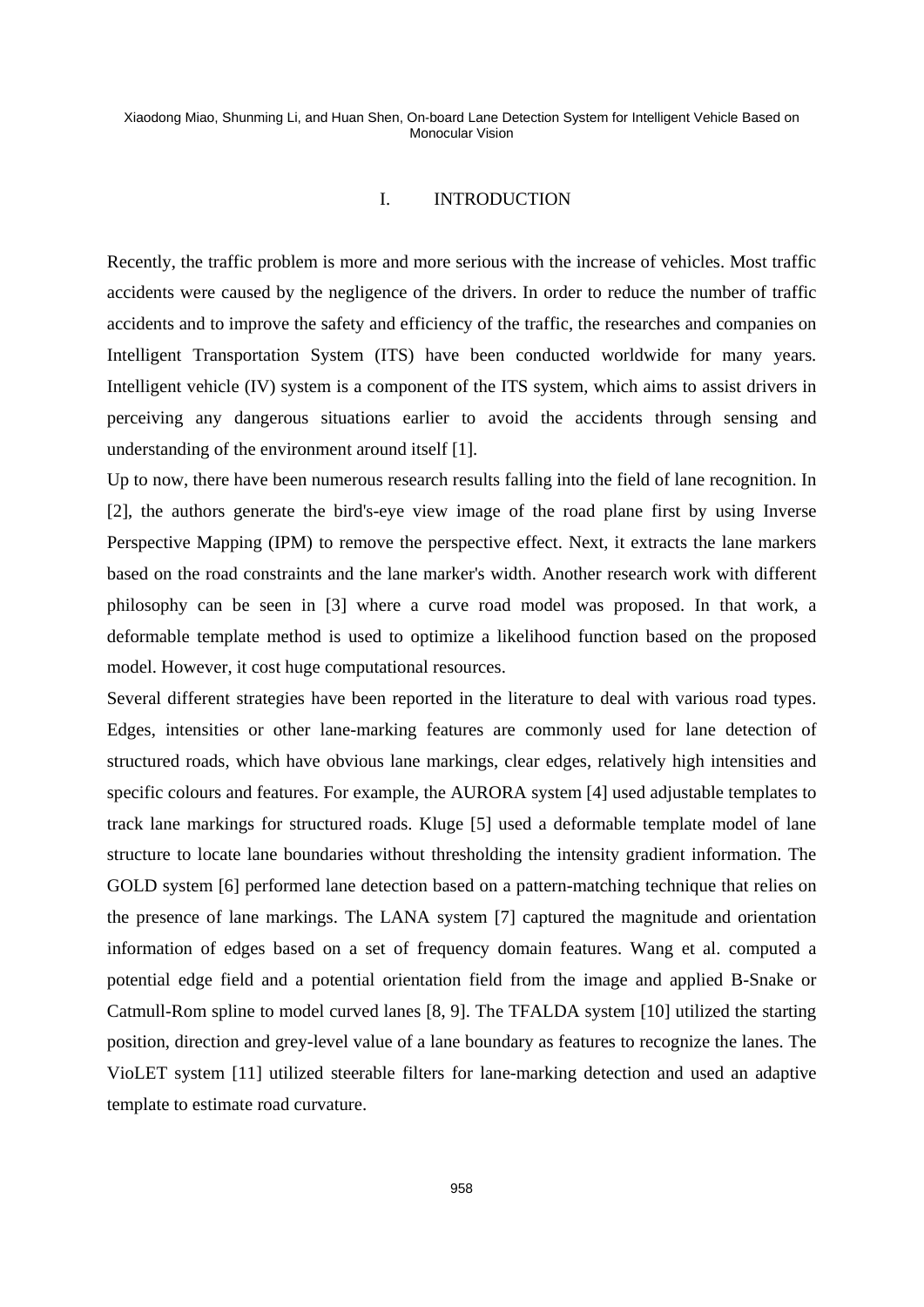For unstructured roads that have no obvious lane markings or lane boundaries, color and texture information combined with edges are often employed to distinguish the road surface from the surroundings under the assumption that the color or texture of the road surface is very different from the surroundings beside the road. The SCARF system [12] used a set of Gaussians to model the colors of both off-roads and roads that have degraded surfaces and edges with no lane markings. Rasmussen [13] assumed that the color of road surface is homogeneous and utilized texture features to deal with rural roads. Gao et al. [14] presented an unstructured road detection algorithm through feature learning using colours in HSV representation. Huang et al.[15] also proposed a system based on HSV color space and road features. In addition to pure vision-based algorithms, Liu et al. [16] fused multi-sensor data acquired by both a camera and a laser range finder for unstructured road tracking. Dahlkamp et al. [17] also proposed a system with multiple sensors. The laser sensor is used to scan for flat, drivable surface area near the vehicle, and the extracted area is used as the training data for the computer vision algorithm.

Pomerleau [18] proposed a Rapidly Adapting Lateral Position Handler (RALPH) system, which constitutes an adaptive high-speed matching procedure to determine the lane's curvature and its lateral offset. Though the RALPH approach reduces computation cost for rapid response, it suffered from low precision and influenced by the insufficient parameters. There is an additional approach [19] which combines the Hough Transform and the Line-Snake model. It first divides an image into a few sub-regions along the vertical direction, and then performs the Hough transform on each sub-region to obtain an initial estimation of the lane boundaries. Afterwards, the Line-Snake model is exploited to improve the results of lane boundary detection.

There are some shortcomings in traditional methods [20-22], for example, an algorithm that performs well on structured roads could work poorly on unstructured roads, whereas an algorithm suitable for handling rural roads might not be suitable for handling highways. More specifically, edge or intensity-based methods will fail on unstructured roads because of lack of obvious edges or markings with bright intensities. On the other hand, the assumption for colour or texture-based methods does not hold for highways because the colour and texture of one lane does not have much difference from the lane right next to it.

The purpose of this work is to inherit these promising research results and further explore the potential of this challenge problem. Generally, a robust and effective lane detection approach should be comprehensive the following aspects,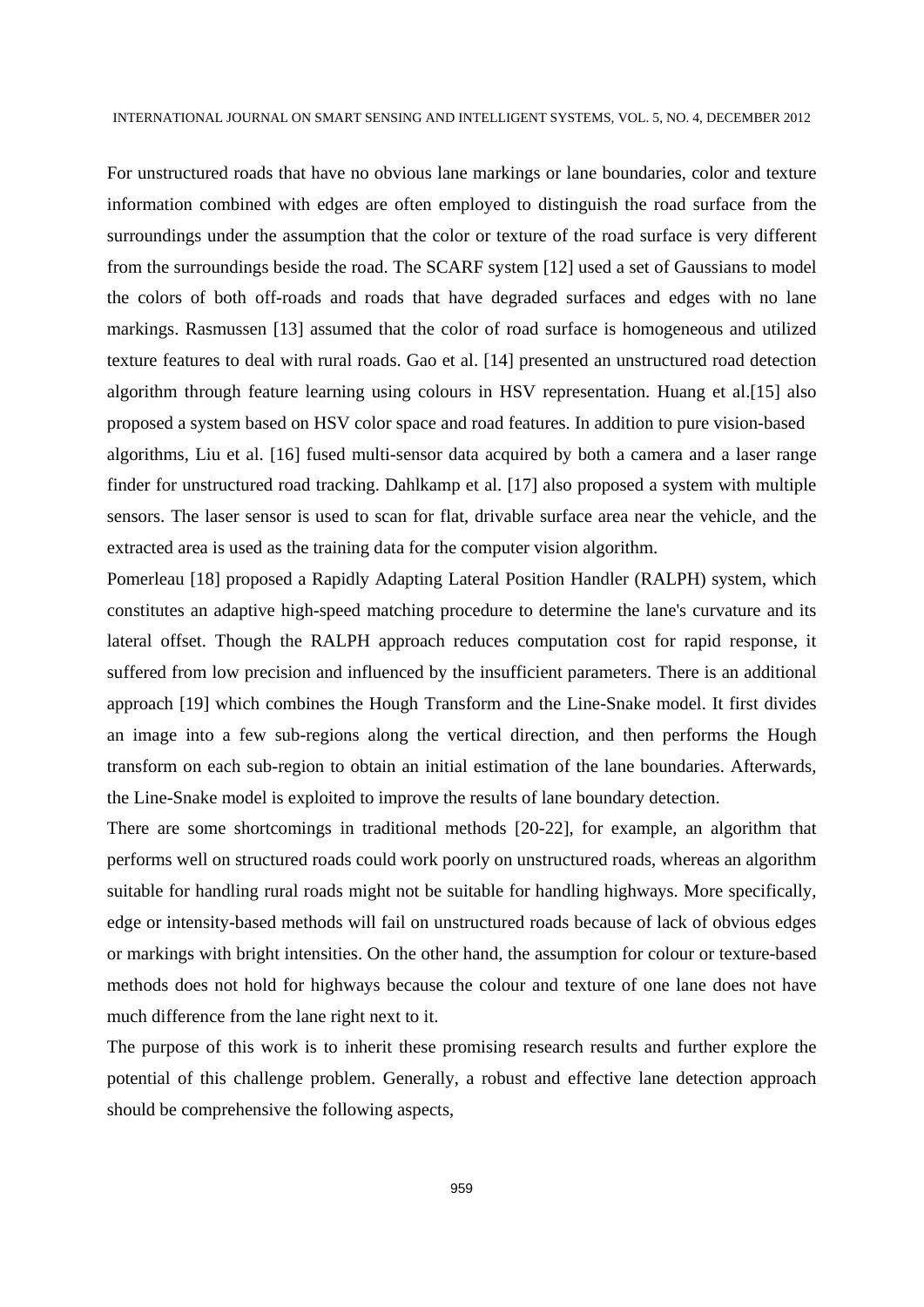(1) Considering roads including straight, curved, painted, unpainted roads.

(2) Shadows are presence of results from artifacts produced by trees, buildings, bridges, or other vehicles, etc.

(3) Moderate computational complexity so that a common embedded processor can qualified; and effectively cost control so that consumer can afford.

The organization of the lecture is as follows. After a general introduction of the research issue of the intelligent vehicle system, a real time lane detection algorithm based on monocular vision has been discussed in section II. The system design includes of hardware and software procedure is developed in section III. In section IV, the real time experimental results and analysis has been discussed. Finally, the lecture has been concluded in section V.

## II. LANE DETECTION

Considering the complexity of the environment of actual lane, road line is often degraded by some factors, such as shadows, water, pavement cracks, etc, so in the lane detection process, it is difficult to achieve both high detection efficiency and robustness, so it is necessary to optimize the algorithm.

We propose an algorithm with a single camera, which can be decomposed to five steps, the scheme is depicted in Fig.1.



Figure 1. Block diagram of lane detection

## a. Edge detection

The goal of edge detection here is to find all present edges from road image as far as possible, because in which potential road line may be included. So a reliable and accurate edge detector should be selected firstly. There are a lot of edge detectors, for example, Canny, Sobel, Prewitt, Roberts and Laplacian operator that are usually tuned for specific type of profiles. In this work,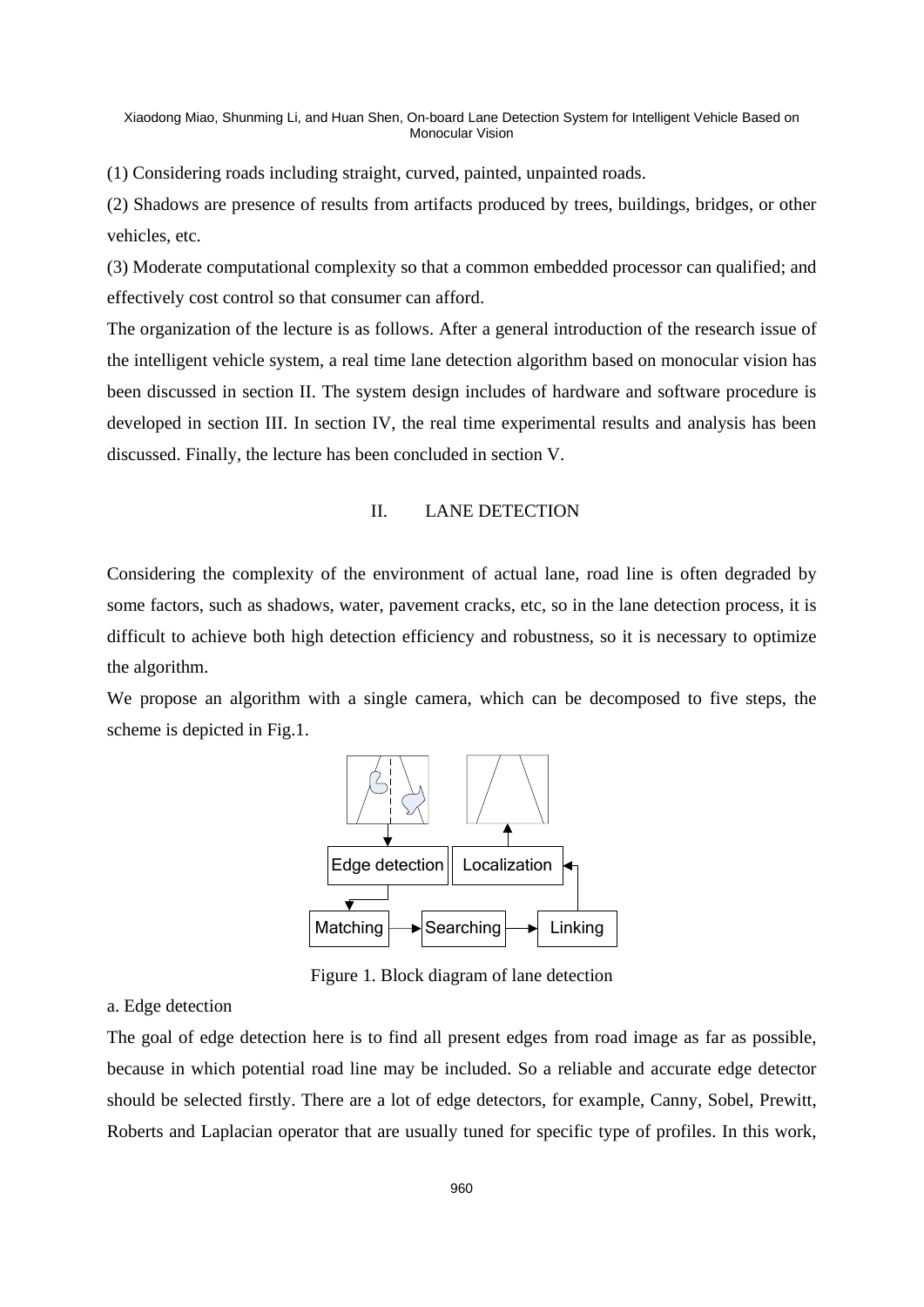we use Canny approach to achieve the edge map from the road image for its accurate edge localization character, the result is shown in Fig. 2.



(a) road map (b) Canny detector

Figure 2. Edge detection

## b. Matching

After edge detection, the edge map is obtained. However, it is including too many unwanted figures that should be eliminated by subsequent steps.

Considering a 3×3 neighboring window as shown in Fig. 3, there are only sixteen different types of line segments can appear. The front 12 types is necessary constituent components for the following procession, but the last 4 types is useless since it will be look upon two different line segments of candidate according to search for principles of below section. In practice, these 4 types of line segments usually describe disordered texture.



Figure 3. Models of likely line segment candidates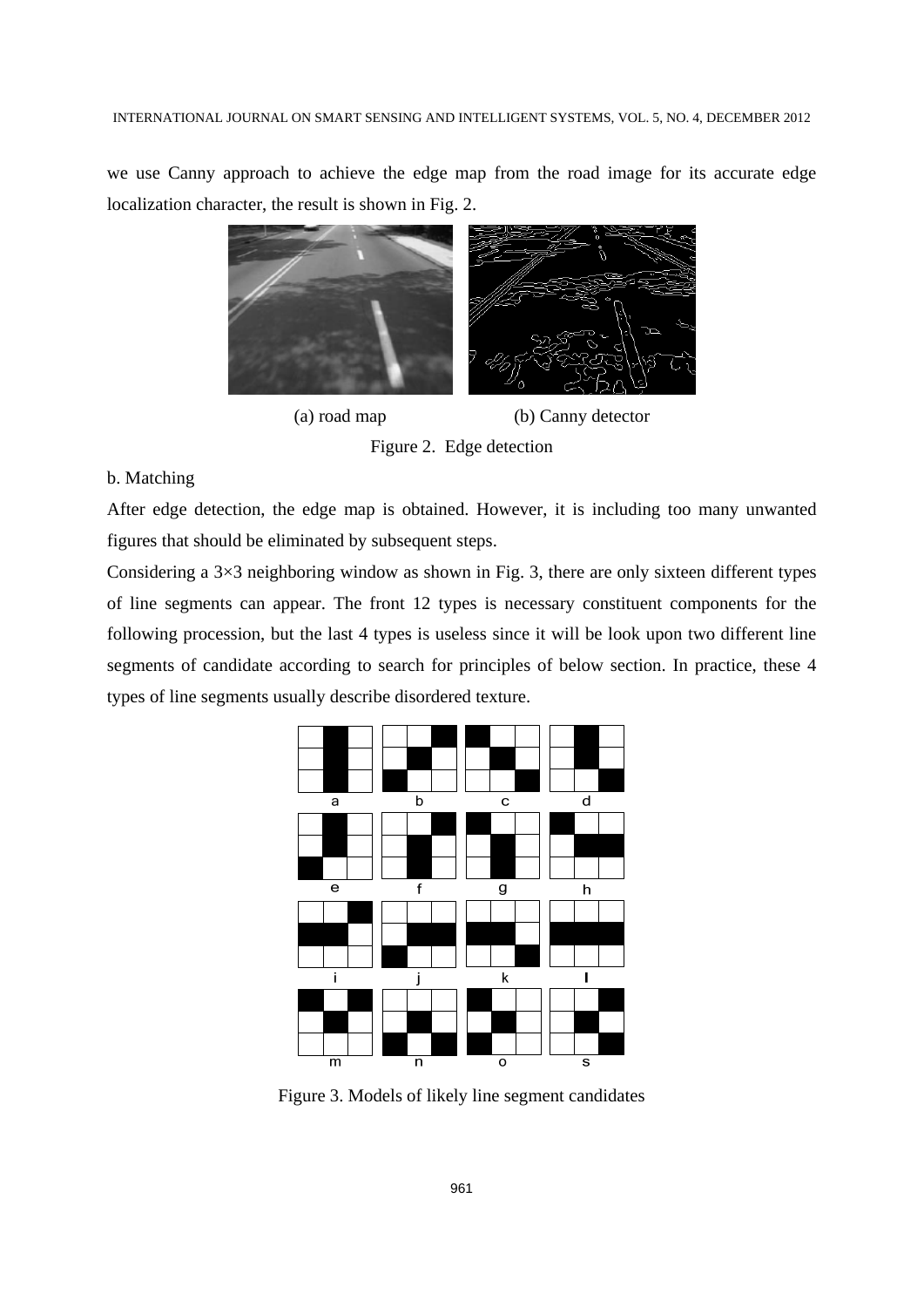For each kind of line segments a specific template, called type energy, is designed. When input map image is convolved with these templates, the type of the line segment is ascertained. For example, for the first type of line segment in Figure.3 (a), let

$$
e_1 = 2f(x, y+1) + 2f(x, y) + 2f(x, y-1)
$$
  
-  $f(x+1, y+1) + f(x+1, y) + f(x+1, y-1)$   
-  $f(x-1, y+1) + f(x-1, y) + f(x-1, y-1)$  (1)

Where  $f(x, y)$  is the value of the map image at position  $(x, y)$  and  $e_i$  is the type energy corresponding to template *i* among these 16 types of line segment model.

Similarly with equation (1), type energies corresponding to all the sixteen templates are computed. To avoid of same type energy value maybe product among different template, both type energy and priority are considered together. Namely, if there are two different type of line segment have same type energy, the final adjudgement about these two type decided by their priorities. In this case, the priority is ordered by  $a \rightarrow b \rightarrow e \rightarrow f \rightarrow i \rightarrow l \rightarrow m \rightarrow n \rightarrow o \rightarrow s$  for the left lane line and by  $a \rightarrow c \rightarrow d \rightarrow g \rightarrow h \rightarrow k \rightarrow l \rightarrow m \rightarrow n \rightarrow o \rightarrow s$  for the right lane line.

c. Searching

A priority and orientation based searching method is used for enhance and label potential lane segments from edge map, while degraded those unwanted edge feature.



Figure 4. Direction of search.

In road image, road lanes present two intersect lines at vanishing point resulting from the image perspective. So the searching for rules should be property of preserves longitudinal and latitudinal continuity of the road markings or boundaries, while make other unwanted edges, for example shadows, disordered as much as possible, so that discard by subsequent discrimination. The search scheme descriptions as follows. As depict in Figure. 4, a local  $3\times3$  processing window is choose to judge where, orientation in this case, the route should go on. Taking left lane for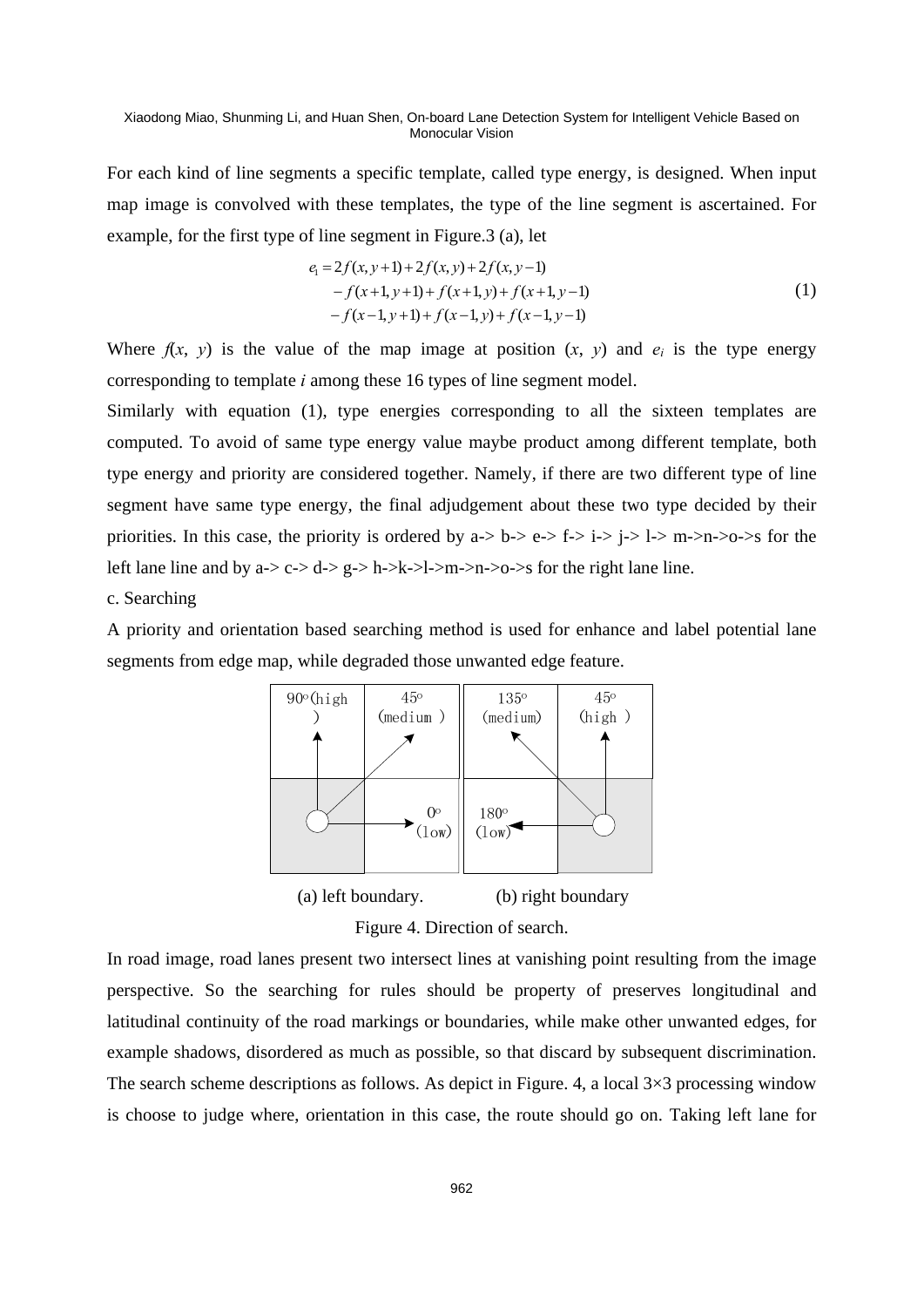example, the current point (darker block) just has three directions to choice, 90 degree, 45 degree and 0 degree, reference to Figure.4 (a), which is also their sequence of priority. Both lane sides use same rules except for different orientation priority; see Figure.4 (b) for right lane line case. According to this principle, a scan from left bottom, for finding the left boundary, to right top of the map image, which maximize preserved the trace of the lane line or road boundary, while disorder the irrelevance edges come from shadows, obstacles, etc. It should be note that there are two separately searching process acts on the same edge map, one pass for the left lane and the other for the right one.

After searching rules have been conducts on Fig.4 (b), a lot of insignificant line segments that separated by searching rules have been weaken now. Figure.5 (a) and (b) show the effect. In this case, a simple filter can be employed to eliminate short segments and get more pure edges map. The results is present in Figure.5 (c) and (d).







(c) coarse filter (d) fine filter

Figure.5 Searching results

## d. Linking

Based on results from search, a linking condition is used to assemble matched segment that further strengthen the confidence of the potential lane line.

After searching step, all candidate line segments have been traversal and labeled. Although the unwanted edges have been weaken, potential lane lines may also become discontinuous. In order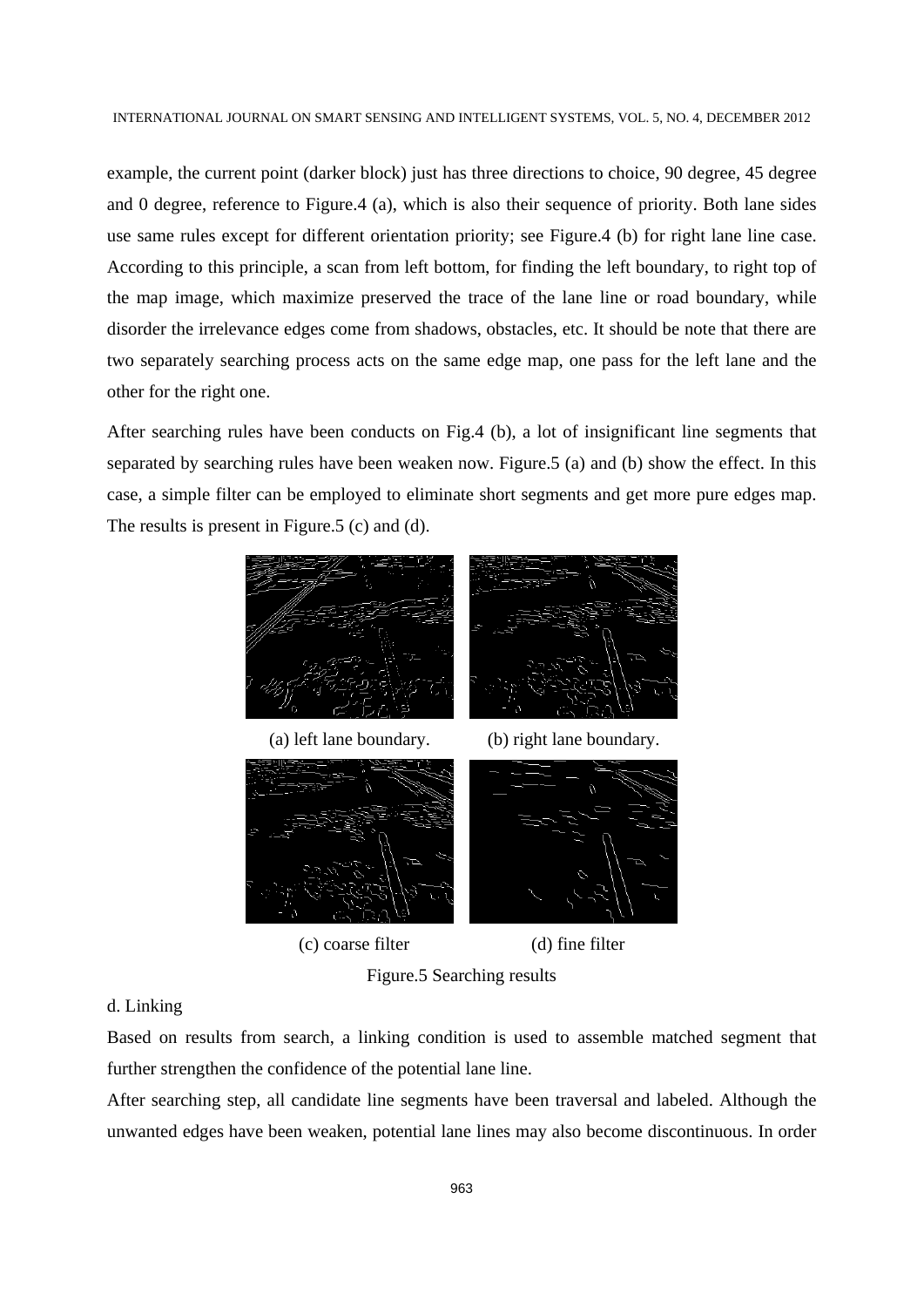to link those coherence lines into a most prominent line chain, a linking step is considering for solving this problem.

In mathematics, suppose *P* ( $x_i$ ,  $y_i$ ) to be a point in edge map and  $\theta_i$  is its orientation that can approximated calculated by equation (2)

$$
\theta_i = \arg \tan \left( \frac{y_{i+1} - y_{i-1}}{x_{i+1} - x_{i-1}} \right)
$$
 (2)

In an edges map, the set of road candidate *S* is defined as a collection of couple of points described as follows

$$
S = \{s_k \mid (P(x_{ks}, y_{ks}), P(x_{ke}, y_{ke}))\} \quad k = 1, 2, \cdots
$$
 (3)

Where *k* is the total number of the edge segments in set *S*, the *P* ( $x_{ks}$ ,  $y_{ks}$ ) and *P* ( $x_{ke}$ ,  $y_{ke}$ ) is the start and last end point of the  $k^{\text{th}}$  edge.

$$
\min L(d, \theta) = d(P(x_{ke}, y_{ke}), \angle P(x_{ke}, y_{ke})) + \theta(P(x_{ke}, y_{ke}), P(x_{(k+1)s}, y_{(k+1)s})) subject to \ 0 \le \theta(P(x_{ke}, y_{ke}), P(x_{(k+1)s}, y_{(k+1)s})) \le \lambda 0 \le d(P(x_{ke}, y_{ke}), \angle P(x_{ke}, y_{ke})) \le \gamma
$$
\n(4)

Aim to further weaken the unwanted fraction segments; a linking process should be performing. As depicted in Fig.6.



Figure 6. Linking schematic diagram

In Figure.6, *d* is the distance from point *S*  $_{(k+1)s}$  (start point of  $S_{(k+1)}$ ) to tangent  $l_k$  and  $\theta$  is angle difference between two tangents  $l_k$  and  $l_{k+1}$ .and  $\lambda$ ,  $\gamma$  are two constant parameters can be adjust by user.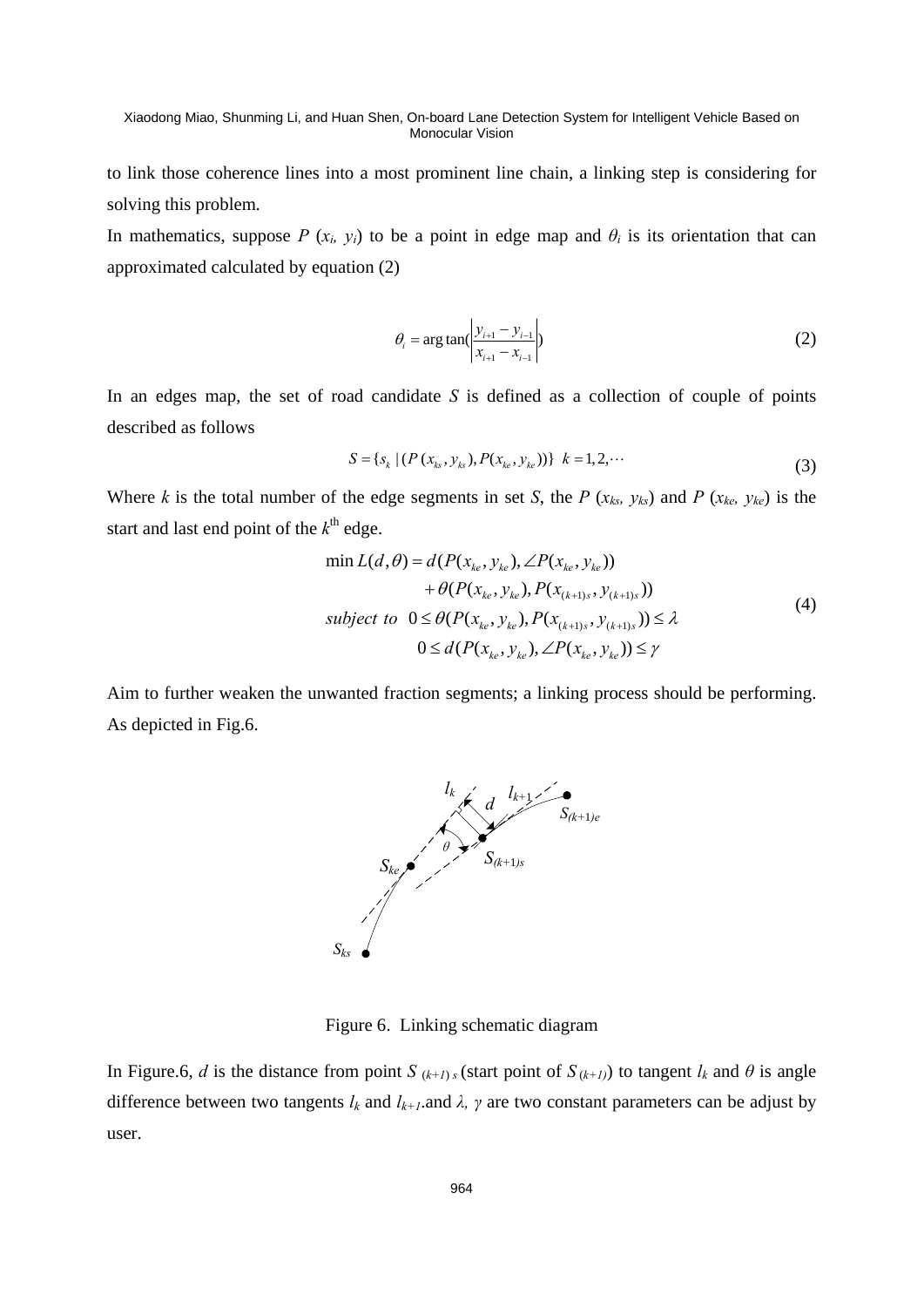#### e. Localization

Finally, a conventional cluster algorithm is used to localization the lane lines. In this case, Kmeans cluster algorithm is chosen.

K-means clustering is a method of cluster analysis which aims to partition *n* observation in to *k* clusters in which each observation belongs to the cluster with the nearest mean. In this paper, given a set of points( $x_1, x_2, ..., x_n$ ), the k is decided by the priori knowledge.

After large sample statistics on the computation platform, the platform will be introduced in part 4, we get the compute time of every frame, as shown in table 1. Average processing time of each frame is 75.6 ms, which means 13 fps, can satisfy the requirements by normal speed.

|         | edge detection search linking localization total |     |      |      |      |
|---------|--------------------------------------------------|-----|------|------|------|
| Time/ms | 34.7                                             | 3.2 | 21.3 | 16.4 | 75.6 |

Table 1. Computation cost of lane detection

## III. SYSTEM DESIGN

Aim to test the algorithm proposed above, an Advanced Driver Assistant System (ADAS) should be designed [23]. ADASs are inherently human-centered, since the control system must work together with the driver to achieve a safe and comfortable driving experience. The humanmachine interface (HMI) provides the layer between the control system and the driver. The HMI is a very important factor in the ADAS design, because the HMI must be interpreted by the driver in a natural way, and should not reduce driver vigilance or cause compensation effects. These human factors issues involve detailed research outside the scope of this thesis, and HMI system design and validation will therefore not be further investigated.

On the other hand, the interaction with the human driver adds extra complexity to the system design, an issue that cannot be neglected in the system validation process. Unfortunately, it is often difficult to validate the HMI operation against qualitative criteria, because of the psychological elements of HMI interpretation.

In our system, with the optical sensor on the front glass, the road environment is collected through video, then using our detection methods, the lane is detected, the results display at the same time, and give drivers valid road information. The device comprises two function modules mainly: one is image acquisition module (hardware), another is processing (software) module.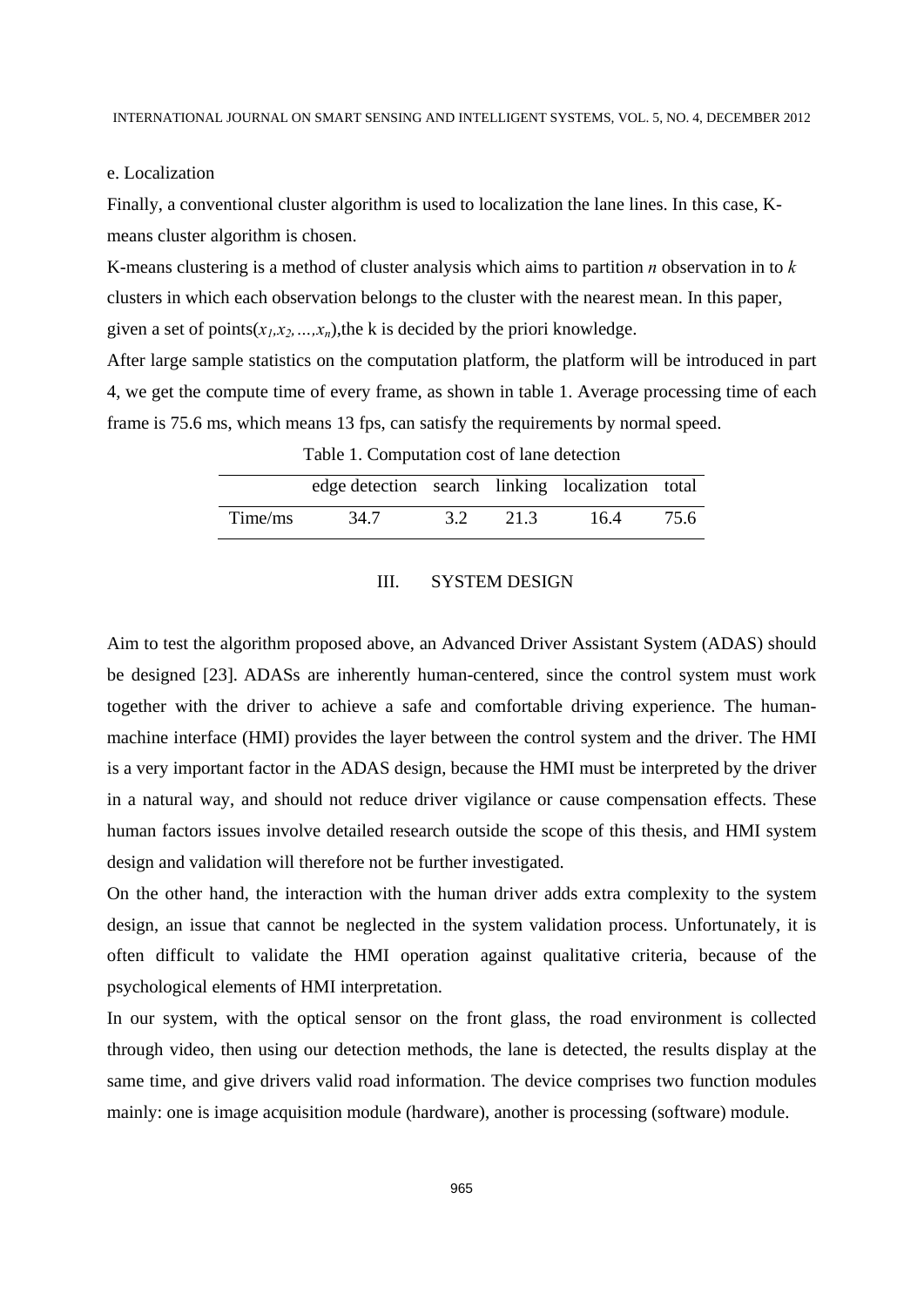#### a. Hardware

The hardware structure is demonstrated by Fig.7, the system's reliability, mobility are considered mainly, according to the different environment under indoor and outdoor, we select two kinds of power units, one is battery, another is AC/DC transformer, and the camera is Lm085 by Lumenera corporation, which is 100 fps under resolution of 320×240, the CPU is Intel Pentium III,933MHz, and LCD touch screen is used to reduce the occupied space, and to optimize the users' feeling.

#### b.Software

OpenCV ( Open Source Computer Vision Library ) is an open source computer vision library on multi-platform by Intel, which owns strong ability in image processing and matrix computation[24], and the algorithm is optimized according to Intel instruction set, it is free for researchers. In this paper, we design the program based on it, whose interface is similar to a navigation software by GPS .



Figure 7. Diagram of hardware system

#### IV. EXPERIMENTS

## a. Camera calibration

Camera calibration is a mean to determine the parameters of transformation between the image coordinate and the world coordinate. The most typical approaches with monocular camera, is the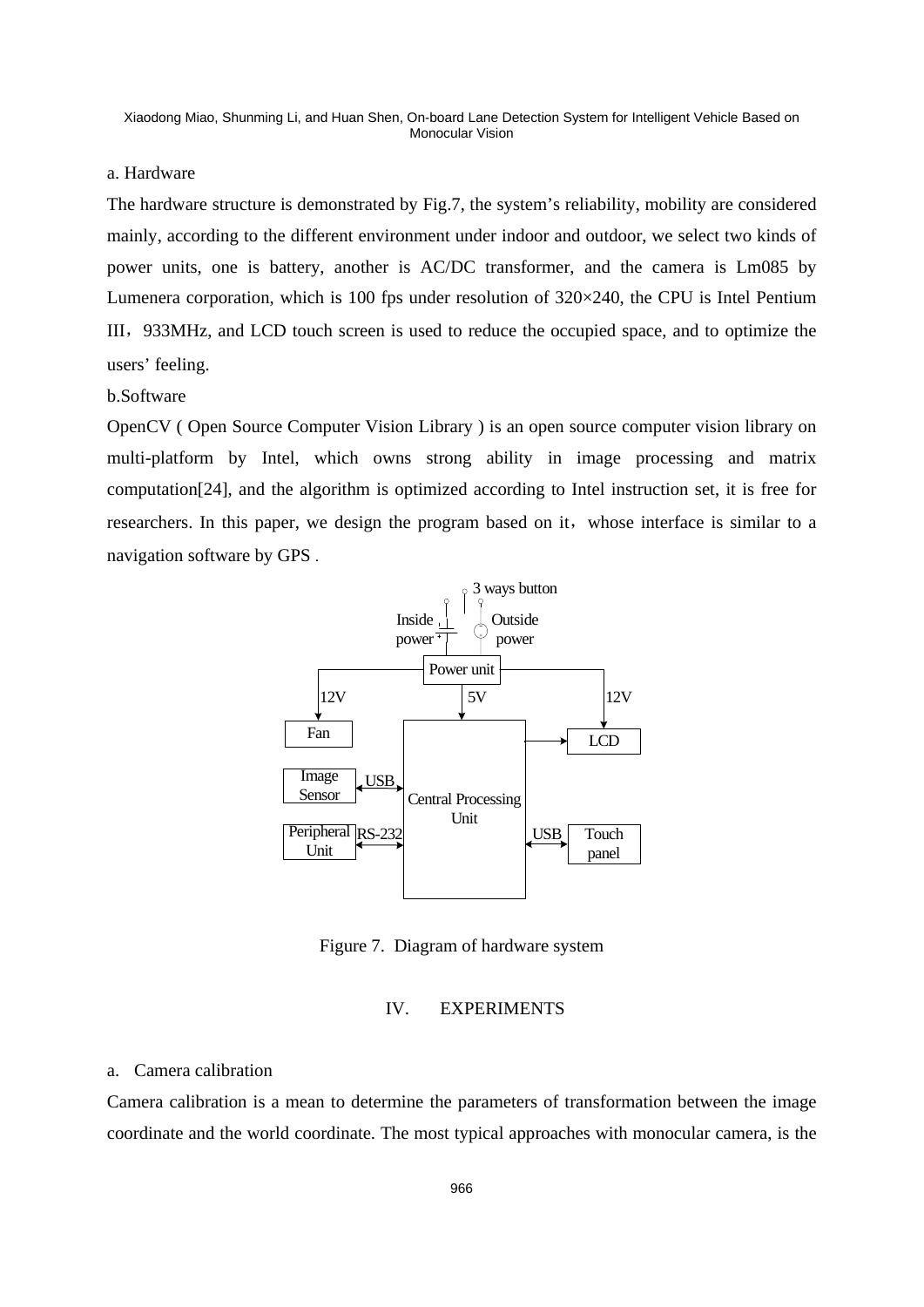method proposed by Zhang [25], we take international universal standard checkerboard as calibration reference to solve the constraint camera parameters.



Figure 8. Checkerboard from multi-view

Fig. 8 gives a set of plates, from this calibration way, we can get the camera internal parameters are:  $x_c = 158.034$ ,  $y_c = 124.958$ ,  $Nx = 253.462$ ,  $Ny = 259.5$ . Where  $x_c$  is the reference point coordinates along X direction, *yc* is the reference point coordinates along Y direction, *Nx* is the focal length along X direction, *Ny* is the focal length along Y direction.

$$
X_w = \frac{b(x - x_c)(z_w - D)}{a \cos \alpha + (y_c - y)\sin \alpha}
$$
  
\n
$$
Y_w = \frac{(z_w - D)[(y - y_c)\cos \alpha + a \sin \alpha]}{a \cos \alpha + (y_c - y)\sin \alpha}
$$
 (5)

In equation (5),  $a=fNy$ ,  $b=Ny/Nx$ . *D*,  $\alpha$ , is the external parameters, the height and the angle of rotation respectively. *a, b* is the internal parameters of the camera. b. Test process



Figure 9. Scheme of experiment

The main purpose of system test is to verify the reliability and real-time of hardware and software system, which is the guarantee for future upgrades and improvements.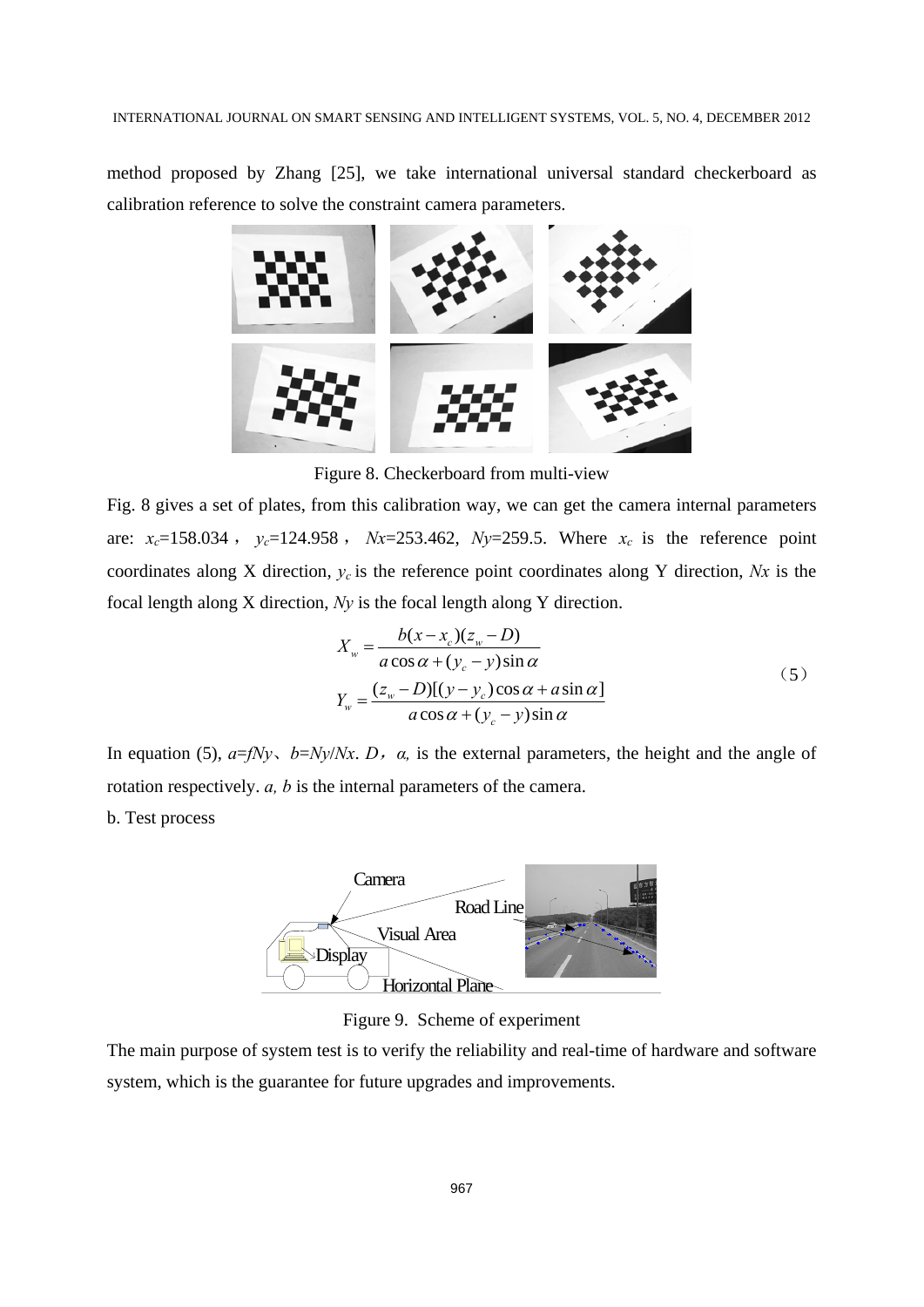Experiment scheme as shown in Fig 9, from the camera on the front glass, we collect the traffic scene, and process with the system.

After calibrating the camera parameters, we install the camera on the wind screen, similar to [26]. The coach is as shown in Fig 10(a), and the installation location is shown in Fig 10(b), USB 2.0 is used to collect images real-time from sensor to the memory card, after processing the image, the results are displayed on LCD.



(a) Platform (b) Installation

## Figure 10. Test application

After these preparations, we test our system on the expressway from Nanjing to Hangzhou, in order to get enough pictures, we take video in various light and different weather, by the process, some typical results are shown in Figure 11:(a) is straight road in good illumination, (b)is curved road in good illumination, (c) is straight road in poor illumination, (d) is curved road in highlights, (e) is pavement surface with significant distress, (f)is curved road in significant shadows, (g) is straight road in shadows, (h) is unstructured road, (i)is S type non-flat road.



(a) straight road in good illumination



(b) curved road in good illumination



(c) straight road in poor illumination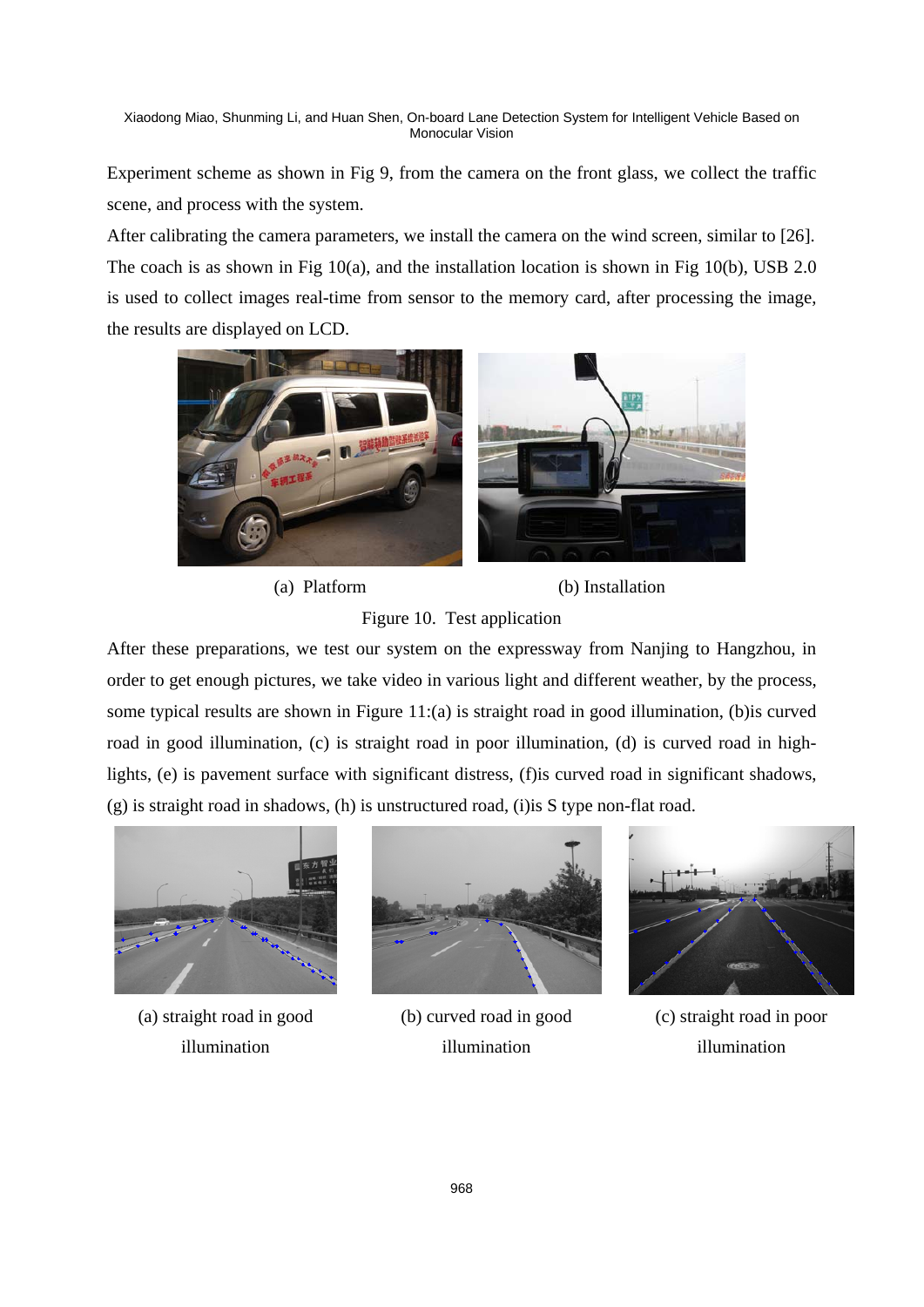INTERNATIONAL JOURNAL ON SMART SENSING AND INTELLIGENT SYSTEMS, VOL. 5, NO. 4, DECEMBER 2012







(d) curved road in high-lights  $\qquad (e)$  pavement surface with significant distress



(g) straight road in shadows (h) unstructured road (i) S type non-flat road Figure 11. Experimental samples

## V. CONCLUSIONS



(f) curved road in significant shadows



In this paper, a novel intelligent vehicle oriented lane detection approach using monocular camera is presented. Conclusions are made as following:

(1) A five steps lane detection scheme that can successfully locate the lane line or boundary. In addition, it is also effective in various bad road scenes.

 (2) No assumptions are made about road structure, marking, or lane type, etc, so it owns a better generalize capability than others.

(3) Plenty of experiments have been conducted and results show that the proposed method is robust to noises, shadows, illumination variations in the captured road videos, and is also applicable to both the marked and the unmarked road.

## ACKNOWLEDGEMENTS

This project was supported by the Fundamental Research Funds for the Central Universities, National Natural Science Foundation of China under Grant No. 50675099; China Postdoctoral Science Foundation funded project under Grant No. 2011M500917; Jiangsu Planned Projects for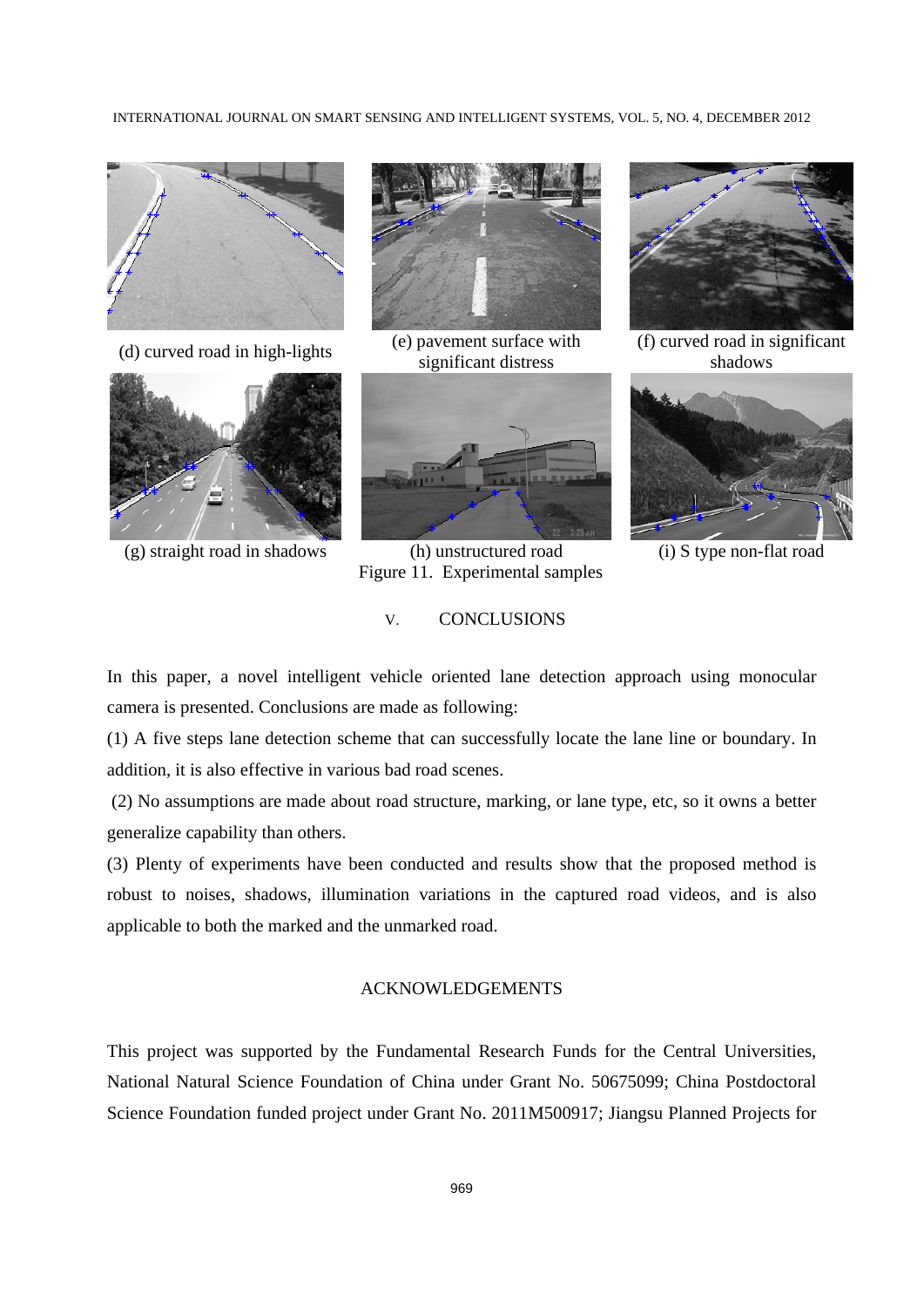Postdoctoral Research Funds under Grant No. 1101153C; and the Research Student Scientific Research Innovation Program in Common University and College of Jiangsu Province under Grant No.CXLX11\_0180.

## **REFERENCES**

- [1] Liu Yuan, Wang Yuhao, Chen Siyue. "A hybrid MAC mechanism for multiple load intelligent vehicle transportation network", International Journal on Smart Sensing and Intelligent Systems, 2011,Vol. 4, no. 4, pp. 662-674.
- [2] A Broggi, S Berte. "A Vision Based Road Detection in Automotive Systems: A Real Time Expectation Driven Approach". Journal of Artificial Intelligence Research, 1995, no. 3: 325- 348.
- [3] J Goldbeck, B Huertgen, S Ernst, L Kelch. "Lane following combining vision and DGPS". Image and Vision Computing, 2000, Vol. 18, no. 5, 425-433.
- [4] Chen M, Jochem T, Pomerlean D. "Aurora: a vision-based roadway departure system". Proc. IEEE Conf. Intell. Robots and Systems, 1995, pp. 243-248.
- [5] Kluge K, Lakshmanan S. "A deformable-template approach to lane detection". Proc. IEEE Intell. Vehicle Symp, 1995, pp. 54-59
- [6] Bertozzi M., Broggi A. "Gold: a parallel real-time stereo vision system for generics obstacle and lane detection", IEEE Trans. Image Process, 1998. Vol. 7, no. 1, pp.  $62 - 81$ .
- [7] Kreucher C, Lakshmannan S. "Lana: a lane extraction algorithm that uses frequency domain features". IEEE Trans. Robot. Autom. 1999, Vol. 15, no.2, pp. 343-350.
- [8] Wang Y., Teoh E.K, Shen D. "Lane detection using B-snake".Int. Conf. Information Intelligent and Systems, Bethesda, MD, USA, 1999, pp. 438-443.
- [9] Wang Y., Shen D, Teoh E.K. "Lane detection using spline model", Pattern Recognit. Lett., 2000, Vol. 21, no. 8, pp. 677-689.
- [10]Yim Y.U., Oh S.Y. "Three-feature based automatic lane detection algorithm (TFALDA) for autonomous driving", IEEE Trans. Intell. Transp. Syst, 2003, Vol. 4 , no. 4,pp. 219-225.
- [11]Mccall J.C, Trivedi M.M. "Video-based lane estimation and tracking for driver assistance: survey, system, and evaluation", IEEE Trans. Intell. Transp. Syst., 2006, Vol. 7, no. 1, pp. 20-37.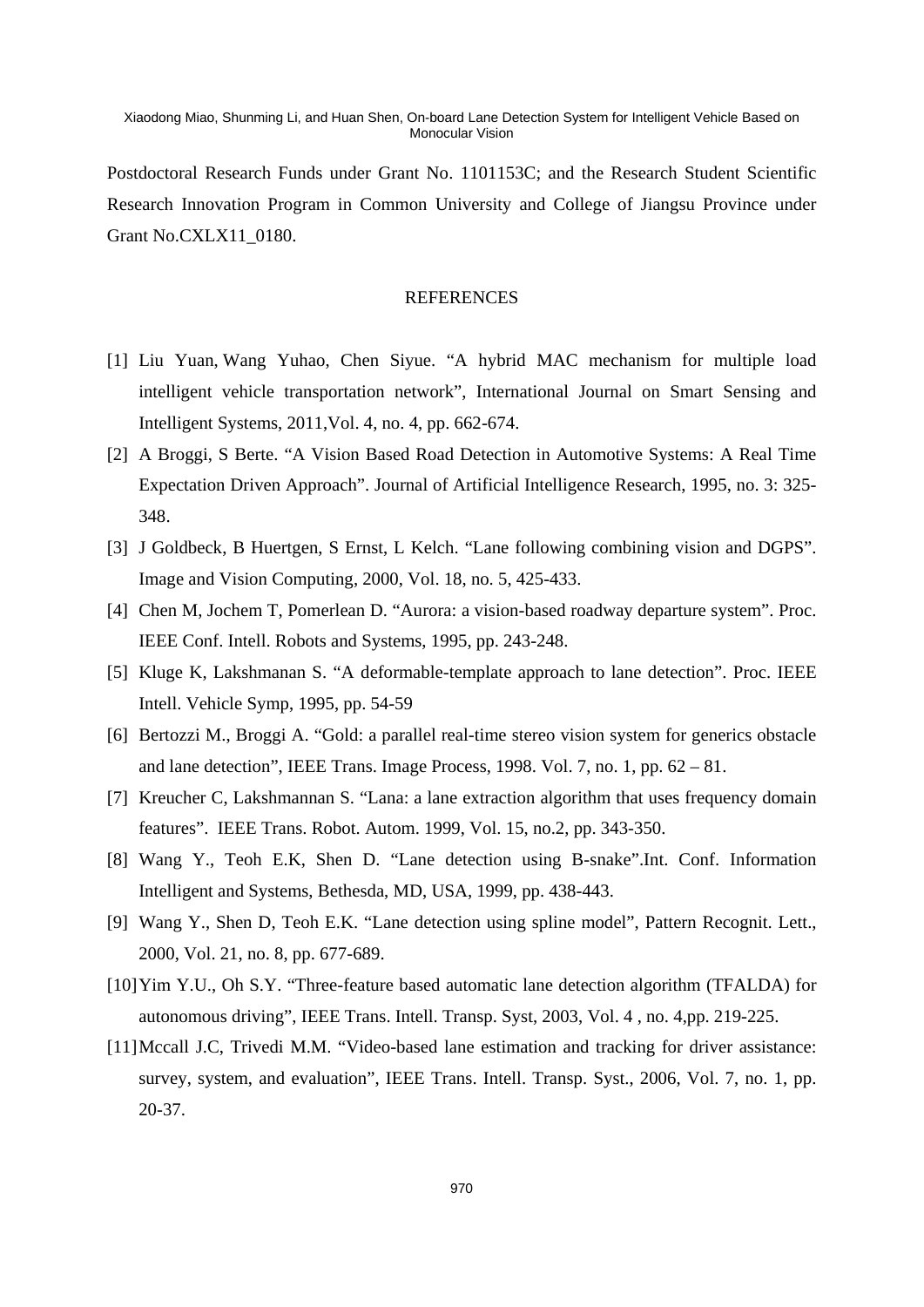- [12]Crisman J.D, Thorpe C.E. "SCARF: a color vision system that tracks roads and intersections", IEEE Trans. Robot. Autom. , 1993, Vol. 9, no. 1, pp. 49-58.
- [13]Rasmussen C. "Grouping dominant orientations for ill-structured road following". Proc. IEEE Comp. Soc. Conf. Computer Vision and Pattern Recognition, July 2004, pp. 470-477.
- [14]Gao Q, Luo Q, Moli S. "Rough set based unstructured road detection through feature learning". IEEE Int. Conf. Automation and Logistics, August 2007, pp. 101-106.
- [15]Huang J, Kong B, Li B., Zheng F. "A new method of unstructured road detection based on HSV color space and road feature". Int. Conf. Information Acquisition, July 2007, pp. 596 – 601.
- [16]Liu H.J, Zhang H.F, Lu J.F, Yang J.Y. "Quantitative evaluation and information fusion of road edges for accurate unstructured road tracking". Int. Conf. ITS Telecommunications, June 2006, pp. 318-321.
- [17]Dahlkamp H, Kaehler A, Stavens D, Thrun S, Bradski G. "Self-supervised monocular road detection in desert terrain". Robotics: Science a nd Systems, Philadelphia, PA, June 2006.
- [18]D Pomerleau, T Jochem. "Rapidly Adapting Machine Vision for Automated Vehicle Steering". Machine Vision. 1996, Vol. 11, no. 2, pp.19-17.
- [19]Y Wang, E K Teoh, D Shen. "Lane detection and tracking using B-snake". Image Visual Compute, 2004, Vol. 22, no. 4, pp.269-280.
- [20]Z W Kim. "Robust Lane Detection and Tracking in Challenging Scenarios". IEEE Transactions on Intelligent Transportation System, 2008, Vol. 9, no. 1, pp.16-26.
- [21]Kun Qian, Xudong Ma, Xian Zhong Dai, et al. "Spatial-temporal Collaborative Sequential Monte Carlo for Mobile Robot Localization in Distributed Intelligent Environments". International Journal on Smart Sensing and Intelligent Systems, 2012, Vol. 5, no. 2, pp. 295- 314.
- [22]Cretu, A.-M.; Payeur, P. Biologically-inspired visual attention features for a vehicle classification task. International Journal on Smart Sensing and Intelligent Systems, 2011,Vol. 4, no. 3, pp. 402-423.
- [23]Shen Huan,Li Shunming, Miao Xiaodong, et al. "Intelligent Vehicles Oriented Lane Detection Approach under Bad Road Scene". IEEE the Ninth International Conference on Computer and Information Technology. Xiamen, China, 2009, pp.177-182.
- [24] S. S. Huang, C. J. Chen, P. Y. Hsiao, and L. C. Fu, "On-Board Vision System for Lane